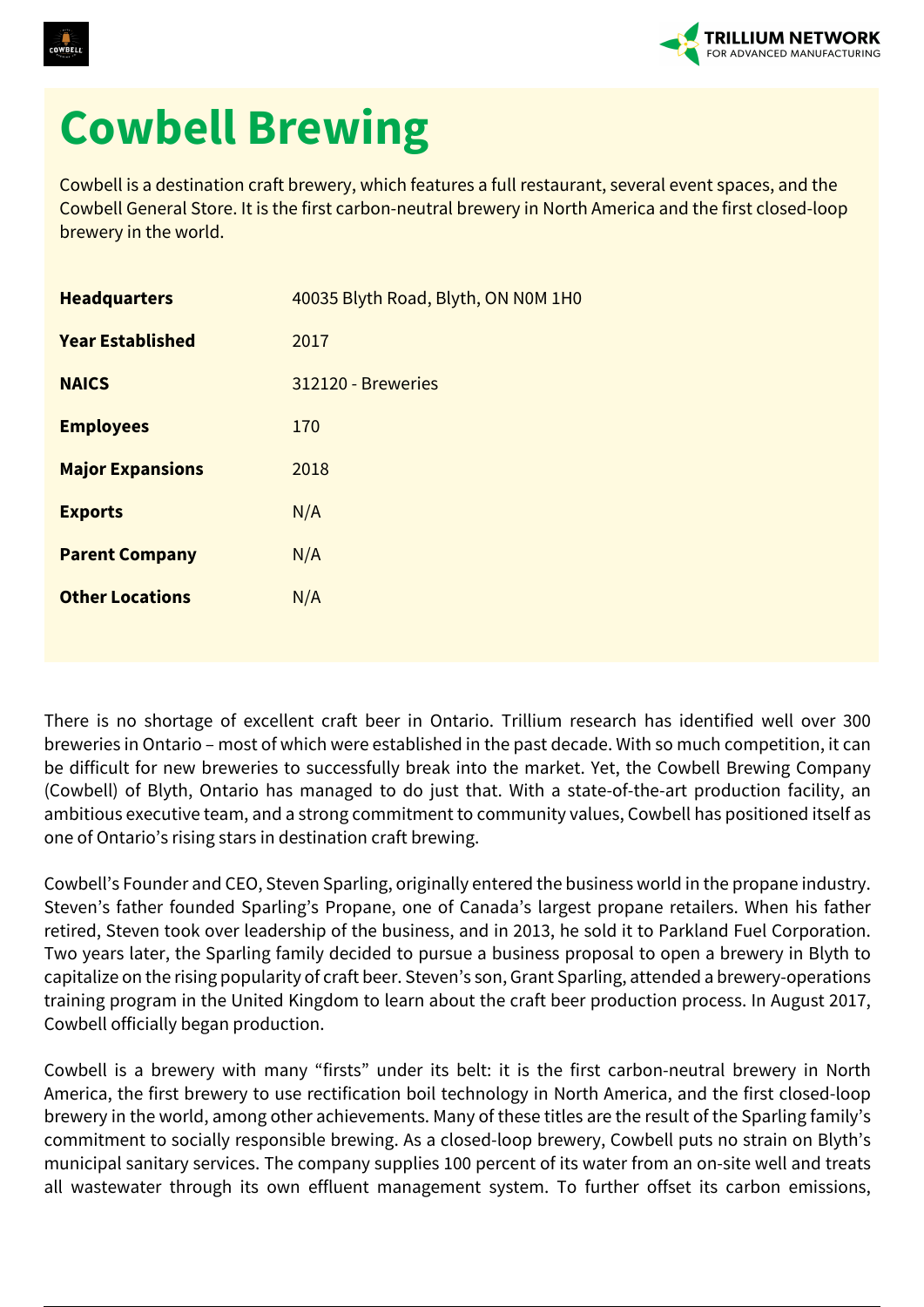



Cowbell runs an on-site reforestation project in partnership with the Maitland Valley Conservation Authority, which has planted 17,000 trees to date.

Thanks to its ongoing commitment to sustainability, Cowbell is at the forefront of brewing innovation and efficiency. All of its equipment is brand new and thus more efficient than the industry average. While brewers typically require upwards of 10 litres of water to create one litre of beer, Cowbell uses an average of just 3.4 litres of water per litre of beer. The company's high-efficiency equipment also lowers its production costs and reduces its environmental impact. Cowbell stays on top of the newest advances in global brewing technology and techniques by being an active member of several industry networks, having formed many mutually beneficial relationships with other leading brewers. The company recently hosted a data analytics team from a U.S.-based brewery that was eager to share its data analytic techniques to improve Cowbell's production and benchmarking efficiency.

Beyond production sustainability, Cowbell also emphasizes social sustainability, which is characterized by the brewery's simple mantra: "Do the right thing." The firm hosts many fundraisers and initiatives to benefit the surrounding community, such as the Greener Pastures Community Fund, a vehicle through which Cowbell donates 5 cents from each can or pint of beer sold to the four children's hospitals across Ontario. To date, this initiative has led to over \$350,000 in donations.

Cowbell has seven main beers that are brewed and sold year-round, as well as a variety of seasonal and limited-batch products. Grant expects these seven beer lines to comprise the company's primary source of growth going forward—as opposed to introducing additional permanent product lines—but he raises the possibility of adding custom individual brewing and a whisky distillery in the future. Cowbell only distributes its products within Ontario, as it is currently not cost-effective to export to other provinces or countries.

Grant recognizes that in order to be a successful brewery and build market share, Cowbell must offer more than just good beer. He believes that tasty beer can be found anywhere, but it is Cowbell's great customer experience and sustainable ideals that set it apart.

Grant describes Cowbell as a "destination brewery," designed to attract attention from locals and craft beer enthusiasts alike. The 26,000-square-foot facility features a traditional timber frame barn design that is neatly juxtaposed with modern glass and stainless steel fixtures. Cowbell leverages its rustic aesthetic with several rentable indoor event spaces, typically used for weddings, corporate events, and private parties. In addition, the brewery features an on-site, locally sourced restaurant, bar, and general store. With the combination of these amenities, Cowbell has managed to attract approximately 300,000 guests to the brewery in the two years that it has been open.

To facilitate its entry into the market, Cowbell has taken advantage of a strong promotion and events team that promotes its products across Ontario. With an in-house photographer and videographer, the company has a strong digital presence that is driving the development of an e-commerce component to the business. One aim is to build strong repeat sales through subscription-based bulk beer sales that are shipped directly to the buyer's house. Additionally, Cowbell hosts and sponsors numerous events across the province.